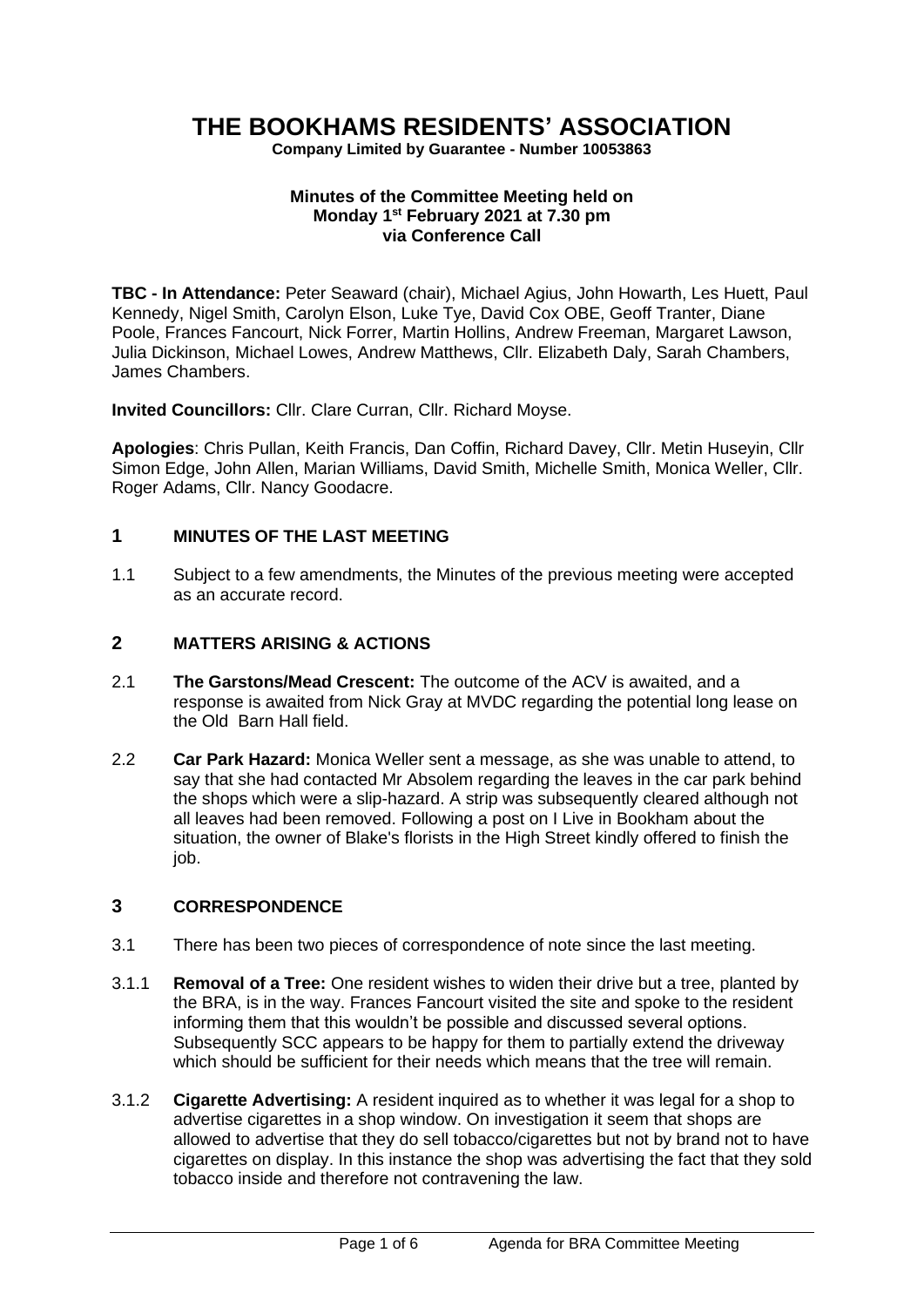# **4 GROUP UPDATES**

## 4.1 **Management Group** (Finance, Secretariat)

4.1.1 **Finance Update:** Chris Pullan was unable to attend the meeting but emailed to say that he is waiting for the January statement before confirming the end of the year balance. Normal operating suggests a surplus, as previously indicated, however, it had been agreed to use this money to boost the Christmas lights carry forward.

#### 4.2 **Planning Group**

- 4.2.1 **Planning Committee:** The Planning Committee met on the 27<sup>th</sup> January and six planning applications were considered. A letter of representation will be sent on one application, namely MO/2020/2218 – Conversion of garages to plots 2 and 3 to living accommodation at Corner Cottage and Crossways, Crabtree Lane.
- 4.2.2 Another application MO/2020/2292 Tree works at 1, Hales Oak will be looked into further.
- 4.2.3 Following a request from a resident a planning application MO/2020/2150 land south of Oaken Hill, Burnhams Road, was looked at again as it had attracted 25 letters of objection. The committee had previously decided not to submit a letter of representation although it was noted that the application had been withdrawn.
- 4.2.4 It was also noted that:
	- the 66 Keswick Road application has gone to appeal. There had also been an exchange of emails regarding the health and value of some of the trees that are subject to TPO, although this has now been clarified in the BRA's letter of representation.
	- Raleigh House in the High Street, an application has been submitted to convert it to flats.
- 4.2.5 **Chairman of the Planning Committee:** It was also noted that Mike Brookes, after 20 years on the Planning Committee, wold be standing down as chairman. Peter Seaward extended his thanks to Mike for his commitment and dedication over the years.
- 4.2.6 **National Planning Policy Framework** (MPPF): Julia Dickinson mentioned that the revised MPPF was now out for consultation and, amongst other things, developers are required to consider sustainable transport and flooding issues as part of any major development.
- 4.2.7 **Howard of Effingham**: A planning application is anticipated for 100 new houses on land adjacent to the approved housing development on the school site. The developer has indicated that the replacement school may be dependent of the success of this application. A seminar is being held by the developer to explain the development to the public on the 3rd February, and several committee members are planning to attend.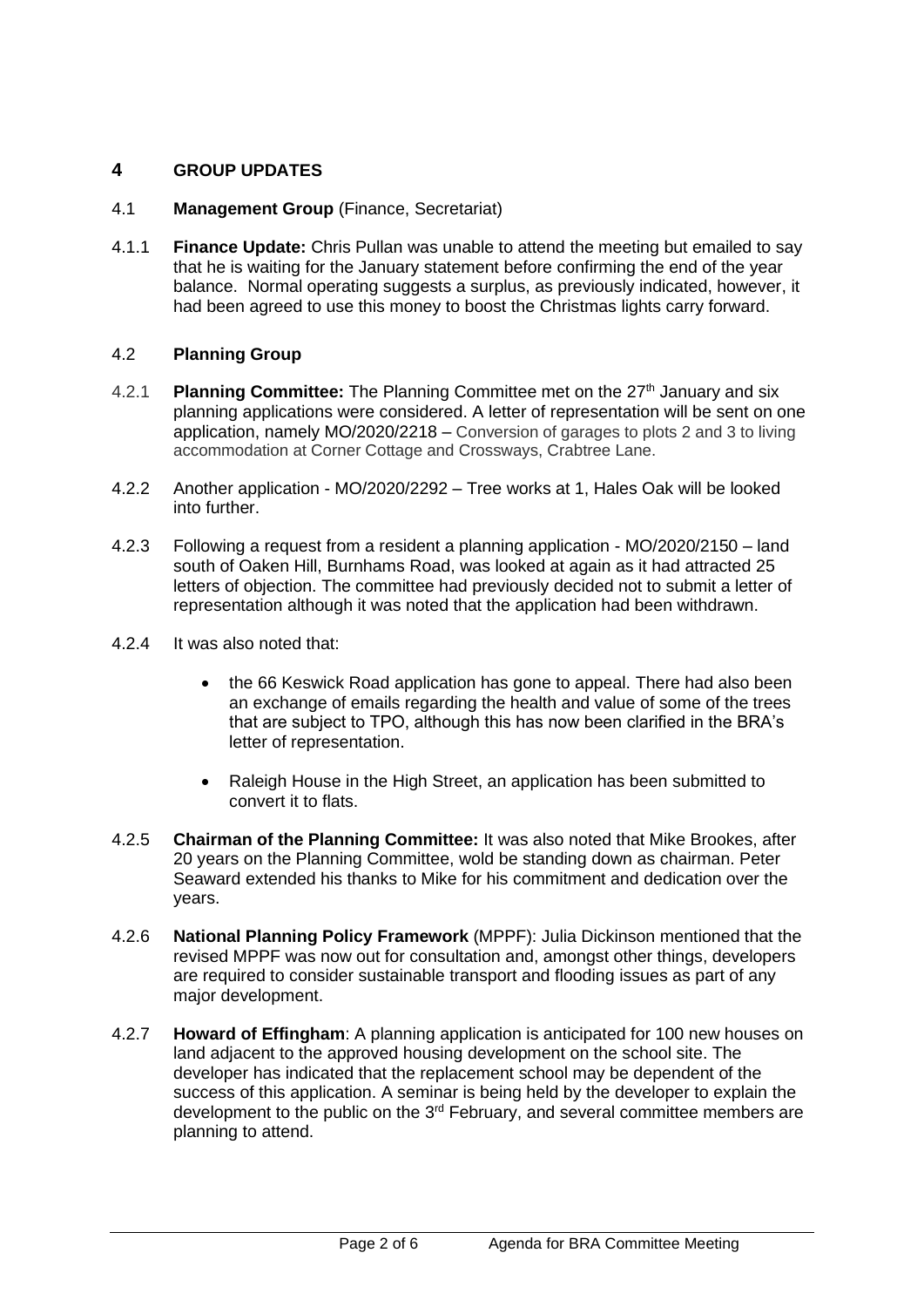- 4.2.8 If the replacement school is delayed then there is a risk that some Bookham children might not be offered a place in the coming few years due to a shortage of places and priority given to Guildford children, unless additional capacity is is put in place (which has been the case previously). The other concern is wit the proposed development of the Wisley airfield then this would increase demand, probably to the detriment of Bookham children having to be accommodated elsewhere.
- 4.2.9 **Local Plan:** The latest Government requirements is for 449 new dwellings per year across Mole Valley, so some sites in Bookham are likely to be developed (preston Cross and/or Bookham Fields).
- 4.2.10 Another issue is that 25% of respondents to the Local Plan consultation came from Bookham yet no feedback has yet been provided.
- 4.3 **Environment Group** (Roads, Paths, Drainage, Flooding, Trees Horticulture, Litter Pick)
- 4.3.1 **Litter Pick:** Margaret Lawson said that the Womble initiative (whereby local residents volunteer to litter-pick their road) has received a boost with several Howard of Effingham pupils volunteering to litter pick as part of their Duke of Edinburgh Award community service.
- 4.3.2 **Manor House Lane Painted Footpath:** Clare Curran reported that no decision had been taken as yet, and that the process was for the proposals would now be assessed and prioritised, with those with the highest scores being taken forward for action in 2022/23. Clare added that she has some limited funds that could be used for additional signage, e.g. 'pedestrians in the road' signs.
- 4.3.3 **Squareabout:** Final details of road closures and re-routing of bus services is awaited, but they will be advertised on the BRA website once known.
- 4.3.4 **Trees**: Frances Fancourt is waiting for SCC to approve her tree planting plans, although are deferring a decision until the outcome of the ACV on The Garston's triangle is known, as this is one of the intended sites.
- 4.3.5 **Drainage:** Michael Agius said that the surface water issue on the A246 near Chalmers is still being investigated and that the Proctor Gardens issue is not resolved despite a drain being replaced.
- 4.3.6 **Blue Hearts Scheme:** Diana Poole and Clare Curran will meet to discuss the possibility of identifying further rewilding sites.
- 4.3.7 **Bookham Common Footpath to Bookham Station:** Andrew Matthews talked through a presentation he had prepared (which was circulated after the meeting) which outlined some proposals and the challenges this would represent, e.g. length of the footpath, lighting, etc. as it is extremely unlikely that a new bridge would be funded due to more pressing priorities elsewhere. Andrew has been in touch with some disabled people although he was urged to contact the Mole alley Access Group for their views. Andrew is seeking some quotes although being NT land, it would need their commitment and support. It was also suggested that funding could be sought from SCC's Big Project scheme.
- 4.4 **Community Group** (Education, Police, Transport, Emergency Services, Health, Churches Together)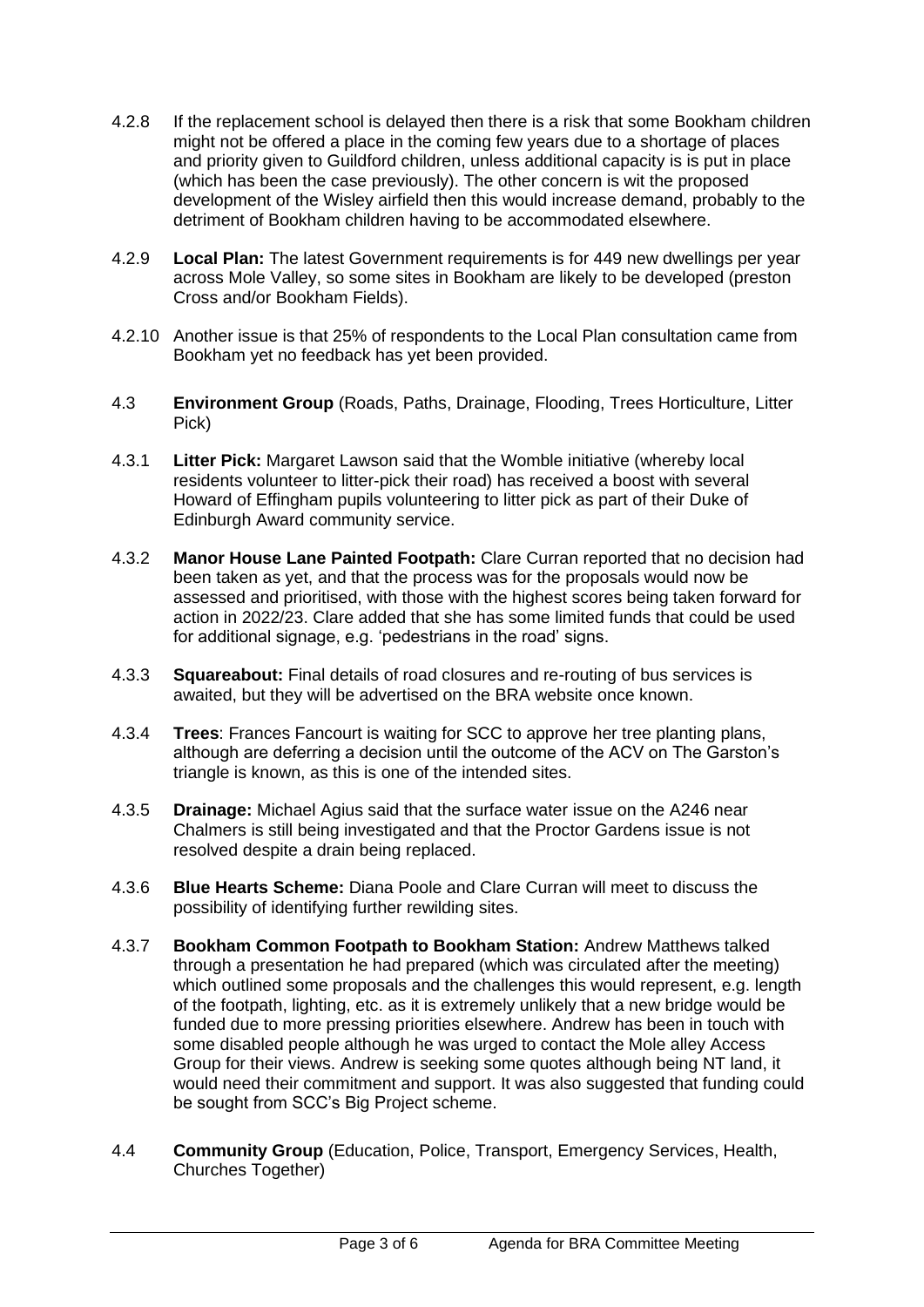- 4.4.1 **Vehicle Activated Signs**: There has been limited progress. A meeting that had been scheduled for the 9<sup>th</sup> January had to be cancelled. This will be rescheduled once Covid restrictions allow.
- 4.4.2 **Air Pollution:** At the last committee meeting Monica Weller raised this as a possible issue near the square-about, e.g. a potential danger, particularly for children, and the effect it may be having on the war memorial. Subsequent to the meeting an exchange of emails between Peter Seaward, Paul Kennedy and Simon Butcher-Collier, Environmental Health & Licensing Dept at MVDC, has resulted in a request for the council to look at locating a monitor near the square-about, which is probably the busiest junction in Bookham in terms of traffic, with large volumes of pedestrians going to the High Street and children going to school. elizabeth Daly had also contacted MVDC officers and responses are awaited.
- 4.4.3 **Churches Together:** Martin Hollins said that church services are continuing, mainly online. He also mentioned that the Community Fridge project was distributing food from out of the old Youth Centre in Lower Road, and had delivered 150 boxes to date.
- 4.4.4 **Clarion Housing:** It was noted that there had been a number of comments about the responsiveness of Clarion of late. Elizabeth Daly said Clarion had been the subject of a review meeting lately and some of the issues might have been due to a management vacancy that was not filled so hopefully there would be some improvement. Clarion also have a monthly surgery but issues do not appear to be reported. Issues can be escalated via Elizabeth.
- 4.4.5 **Buses:** Keith Francis emailed in advance that there are some minor bus and train timetable changes, but the main ones are a) the 479 is now hourly along the whole route; and b) the 408's three weekday buses no longer come along the A246 between Effingham and Leatherhead.

#### 4.5 **Communications and Membership**

4.5.1 Spring Newsletter: Les Huett said that the plan is to have a slimmed down Spring Newsletter, probably in May, with ab Autumn/Winter Newsletter later in the year.

Membership Subscriptions: Even though the BRA new year has only just started, come subscriptions are already being made.

#### 4.6 **Business Group (External Relations)**

**MV Chamber of Commerce:** John Howarth said that the MV Chamber of Commerce has provided several 'business improvement' seminars and these had been greatly appreciated by those attending.

#### 4.7 **History and Memorials Group**

4.7.1 **Memorials**: Peter Seaward reported that the lettering on the war memorial at St. Nicolas now required the church faculty to give permission to proceed. the names of the war dead at All Saints War Memorial (to add 6 soldiers who died during WWI) was going ahead.

## **5 PROJECT UPDATES**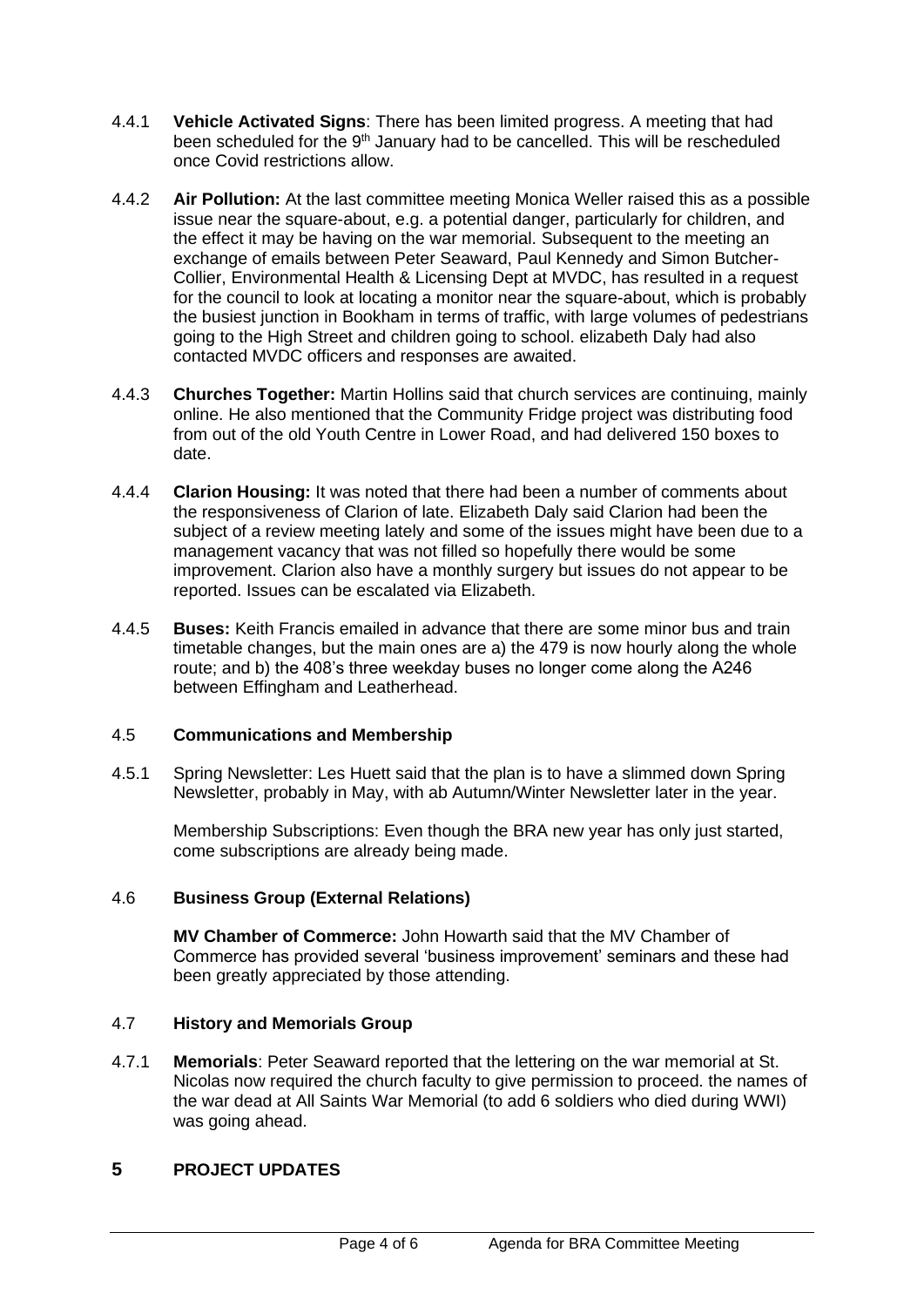5.1.1 **Village Sign:** It appears that the village sign needs to be replaced, which will be done a no cost by the supplier, except for postage costs. A home, perhaps the Old Barn Hall, is needed to the old one (which is in good order except for the base required for fixing).

# **6 COVID**

- 6.1 Clare Curran provided an update on Surrey County Council's services during lockdown:
	- **Recycling Centres:** Leatherhead and Dorking **tips** are both open according to usual timetables, although the reuse shop in Leatherhead is closed for the period of lockdown.
	- **Bus Routes**: There is disruption and temporary emergency timetables on many **bus routes**, including the 479, the latter is still running but on a reduced service. The Sunday service is continuing.
	- **Bus Passes** (senior and disabled) that are due to expire during the lockdown will automatically be renewed. While libraries are socially distanced, they cannot process applications for new Bus Passes so applications have to be made online via the SCC website. Also, bus passes can now be used at any time of the day, i.e. including peak periods.
	- **Registration Services** for births, marriages and deaths are available deaths can be registered by telephone by appointment, births can be registered in person at Leatherhead, Guildford or Weybridge, also by appointment and marriages and civil partnerships may still take place under strict conditions.
	- **Blue Badge** applications may still be made via the Surrey County Council website, though response times may be longer than previously.
	- **School Place Appeals** will still take place according to the published, statutory timetables and will be held via conference call.
	- **Countryside** estates owned and managed by SCC, such as Norbury Park or Sheepleas are open and the car parks and WCs there are open and free of charge.
	- **Surrey Libraries**, including Bookham and Leatherhead, are open for click and collect services – collecting reserved items and returning books. Appointments may still be made at individual libraries for using PCs. The online library service offers a wide range of ebooks, audiobooks and access to countless magazines and periodicals including all our favourites, absolutely free.
	- **Roadworks and road maintenance** are continuing as normal.
	- All **residential and domiciliary care services** for the frail elderly, for children and for those with disabilities continue.
	- For fuller and additional information, please look at the [Surrey Council Website](https://www.surreycc.gov.uk/people-and-community/emergency-planning-and-community-safety/coronavirus/council-services) pages.

## **7 ANY OTHER BUSINESS**

7.1.1 **Going Green:** Diane Poole mentioned that MVDC has launched their Going Green webpages which are comprehensive and helpful in informing the public as to how to be 'greener'.